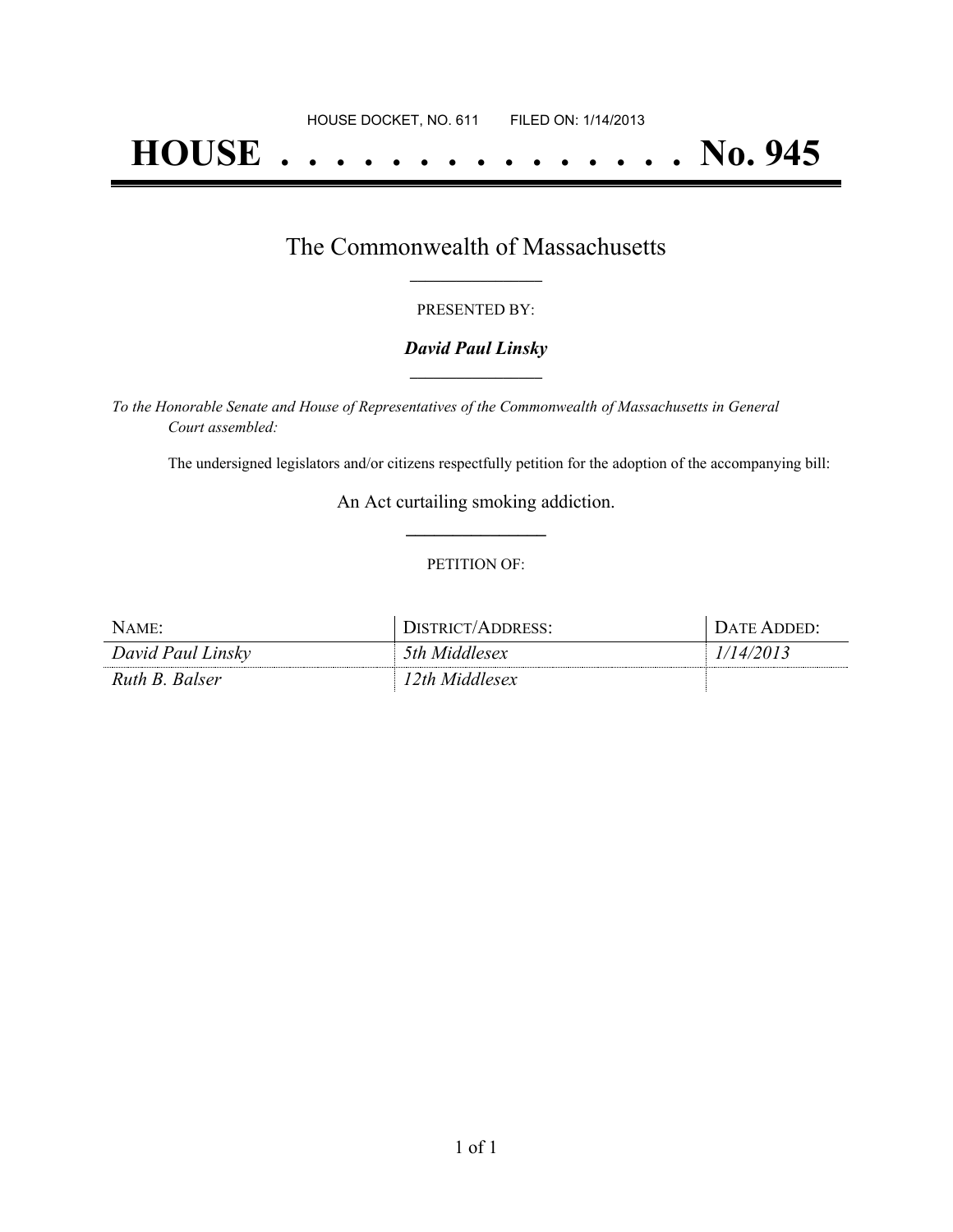## **HOUSE . . . . . . . . . . . . . . . No. 945**

By Mr. Linsky of Natick, a petition (accompanied by bill, House, No. 945) of David Paul Linsky and Ruth B. Balser relative to requiring certain insurance policies to include coverage for nicotine based and non-nicotine based smoking cessation products. Financial Services.

### [SIMILAR MATTER FILED IN PREVIOUS SESSION SEE HOUSE, NO. *1199* OF 2011-2012.]

## The Commonwealth of Massachusetts

**\_\_\_\_\_\_\_\_\_\_\_\_\_\_\_ In the Year Two Thousand Thirteen \_\_\_\_\_\_\_\_\_\_\_\_\_\_\_**

An Act curtailing smoking addiction.

Be it enacted by the Senate and House of Representatives in General Court assembled, and by the authority *of the same, as follows:*

1 SECTION 1. Chapter 32A of the General Laws is hereby amended by inserting after 2 section 17I the following section:—

 Section 17J. The commission shall provide to any active or retired employee of the commonwealth who is insured under the group insurance commission coverage for the cost of nicotine based and non-nicotine based smoking cessation products to eligible enrollees provided that an enrollee shall be provided coverage of no more than two smoking cessation product therapies in a calendar year, and that the products are made available in a manner consistent with existing laws and regulations.

9 SECTION 2. Chapter 175 of the General Laws is hereby amended by inserting after 10 section 110M the following new section:—

 Section 110N. Any individual policy of accident and sickness insurance issued pursuant to section 108, and any group policy of accident and sickness insurance issued pursuant to section 110 shall provide coverage for nicotine based and non-nicotine based smoking cessation products to eligible enrollees provided that an enrollee shall be provided coverage of no more than two smoking cessation product therapies in a calendar year, and that the products are made available in a manner consistent with existing laws and regulations.